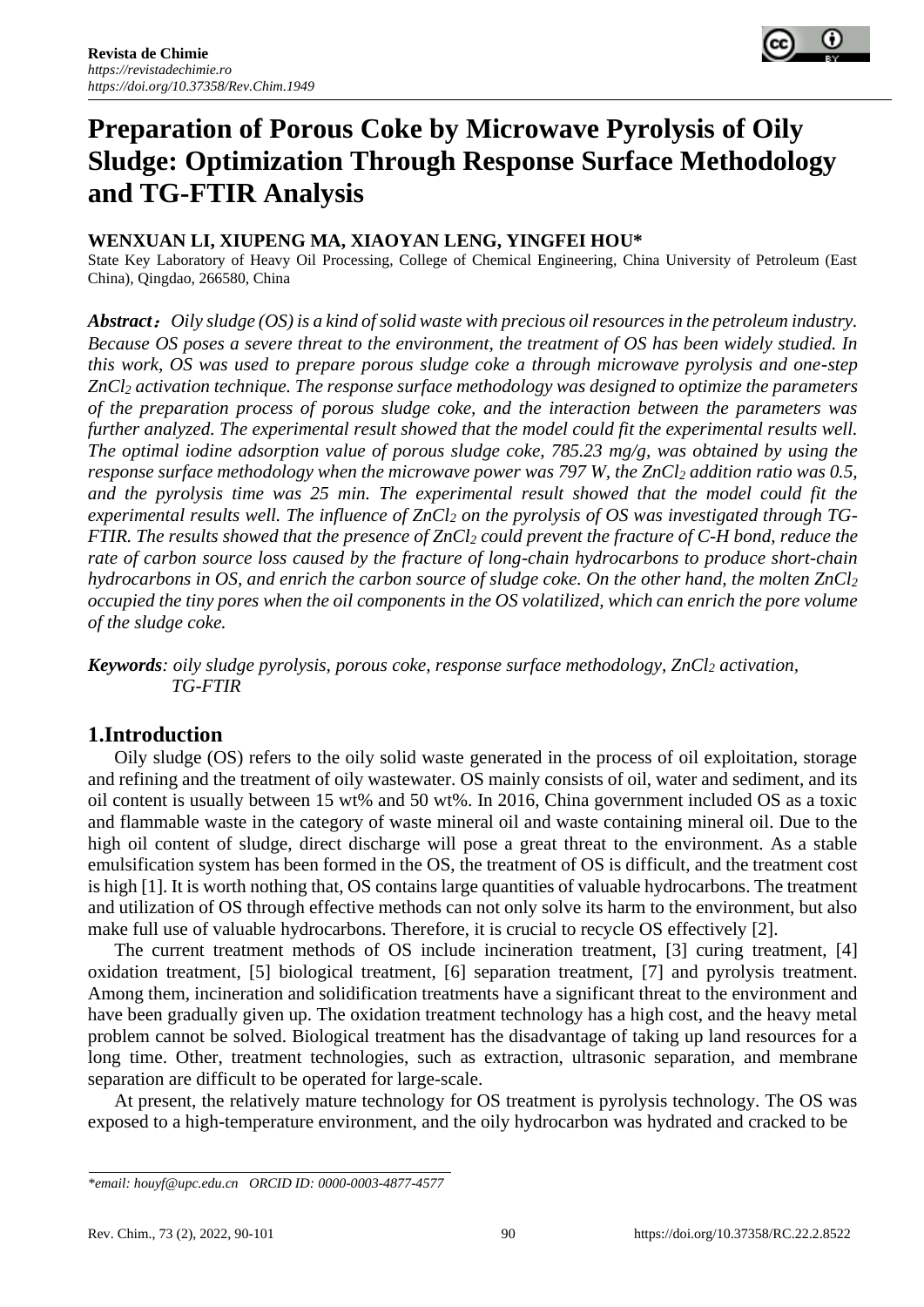

separated from the inorganic sediment. It has the advantages of fast processing speed, and recoverable oil can be used and easy to be enlarged. The study on the pyrolysis of OS has become more and more abundant. Lin et al. conducted a pyrolysis study on OS through an iron-carbon catalyst, and the pyrolysis oil conversion efficiency was as high as 95% [8]. Gao et al. studied the fine particles produced by the pyrolysis of OS and solved the problem of pipe blockage during the pyrolysis of sludge [9].

Porous carbon materials have unique advantages such as high specific surface area and adsorption capacity, and have been widely used in various industries, thus triggering extensive research on the preparation of activated carbon. The conversion of OS into valuable materials particularly porous carbon at a low cost has attracted extensive attention. Mojoudi et al. prepared activated carbon with the high specific surface area for phenol adsorption from OS [10]. Wang et al. first separated OS through highspeed centrifugation, and then prepared activated carbon with a high specific surface area of 3292 cm<sup>2</sup>/g by KOH two-step activation [11]. The activated carbon prepared from OS is proved to be an excellent raw material for the preparation of porous materials. Li et al. prepared supercapacitors electrode materials with an excellent performance by nitrogen doping and KOH activation [12]. OS has a good prospect in the preparation of high-value carbon materials. However, the current preparation method of porous carbon from OS is time-consuming and multi-step, and is operated at high temperature.

In this study, OS was used to prepare porous carbon material, sludge coke, by microwave pyrolysis and one-step zinc chloride activation. The random response surface methodology (RSM) is used to study the experimental process. The random RSM is used to optimize and model the parameters of microwave pyrolysis. The model is symmetrically evaluated and analyzed. Subsequently, TG-FTIR analysis is carried out on the OS, and the influence of zinc chloride on the pyrolysis of OS is investigated.

## **2.Materials and methods**

#### **2.1. Oily sludge analysis**

The oil sludge samples used in the experiment came from the bottom of the oil tank in the oil field in eastern China. After sampling, the oil sludge was dried in an oven at  $105^{\circ}$ C for 24 h. By means of ultrasonic solvent extraction by infrared spectrophotometry, the oil content of OS was measured to be 56.8%. Oil sludge was quantitatively analyzed using the German company Elementar elemental analyzer (Vario ELⅢ). The test results are shown in Table 1. Automatic Proximate analyzer (JHGF-3) was used for the Proximate analysis of OS. The test results are shown in Table 2.

| <b>Table 1.</b> Ultimate analysis of oily sludge sample |       |      |      |      |      |  |
|---------------------------------------------------------|-------|------|------|------|------|--|
| Item                                                    |       |      |      |      |      |  |
|                                                         |       |      |      |      |      |  |
| Ultimate analysis (wt.%)                                | 56.43 | 8.26 | 5.02 | 0.41 | 0.84 |  |

| 100111                |           | $\mathbf{r}$   | ີ                      | . .  | ້   |
|-----------------------|-----------|----------------|------------------------|------|-----|
| timate analysis(wt.%) | $\Lambda$ | $\sim$<br>0.4C | $\epsilon$ 0.2<br>J.VZ | 0.41 | .84 |
|                       |           |                |                        |      |     |

| <b>Table 2.</b> Froximate analysis of only studge sample |          |          |       |              |  |  |  |
|----------------------------------------------------------|----------|----------|-------|--------------|--|--|--|
| Item                                                     | Moisture | Volatile | Ash   | Fixed carbon |  |  |  |
| Proximate analysis (wt.%)                                | .59      | 40.07    | 43.79 | 5.39         |  |  |  |

**Table 2.** Proximate analysis of oily sludge sample

#### **2.2. Experimental procedure**

A certain proportion of ZnCl<sub>2</sub> is added into the OS and then the OS is dried completely in the oven. A certain number of samples are put into a tube furnace heated by microwave for pyrolysis, and the whole pyrolysis process is protected by nitrogen. By adjusting the microwave power, microwave action time and different mixing ratio of  $ZnCl<sub>2</sub>$ , the pyrolysis residue of OS (OS coke) with different properties is obtained. After cooled, the obtained sludge coke is washed with diluted hydrochloric acid to remove ZnO, ZnS, and other substances produced in the pyrolysis process. Then rinse the remaining ZnCl<sub>2</sub> and hydrochloric acid thoroughly with deionized water until it becomes neutral. Finally, the product sludge coke is placed in a  $105^{\circ}$ C oven for 24 h. The experimental process is shown in Figure 1.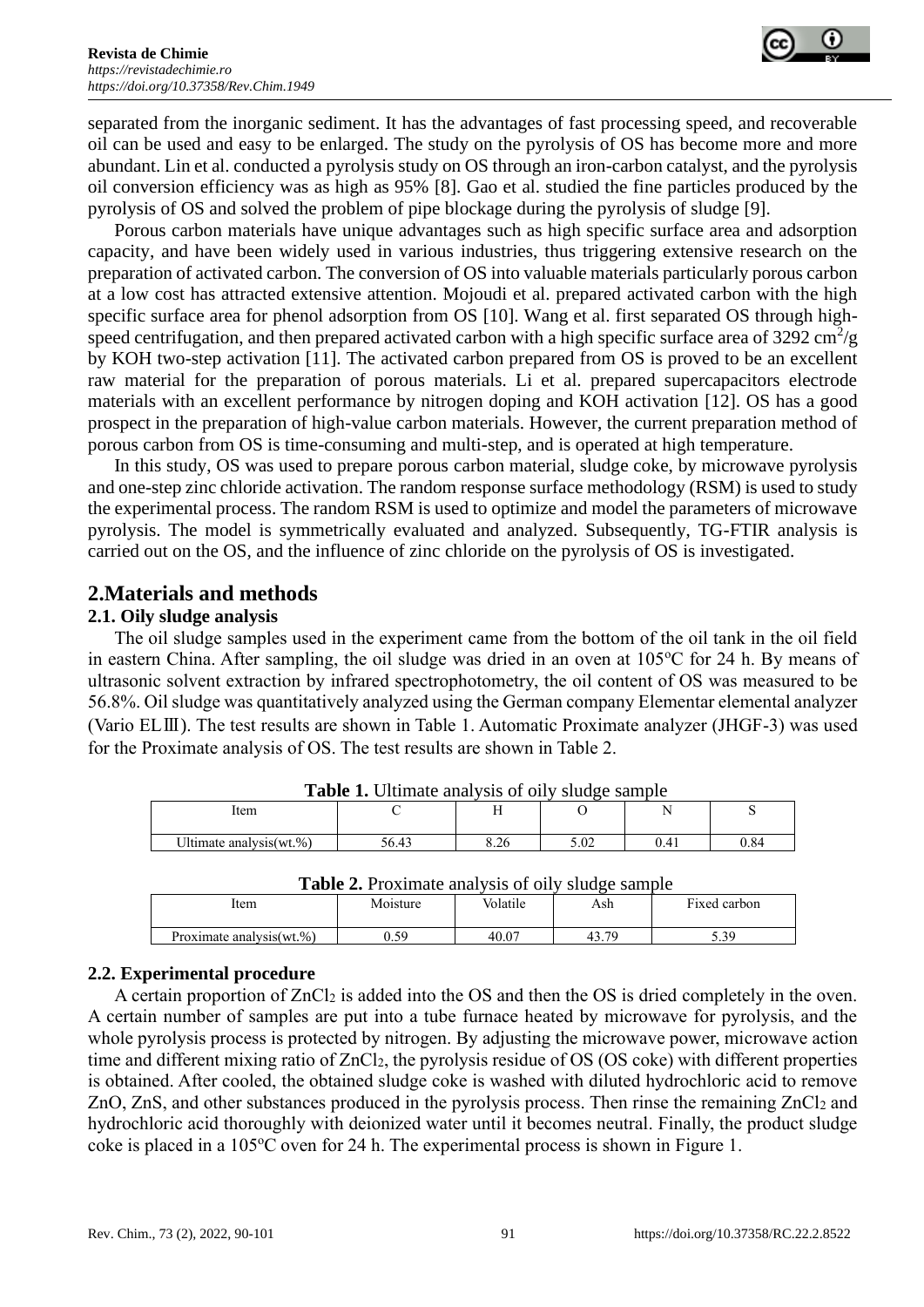





**Figure 1.** Schematic diagram of experimental process

#### **2.3. Iodine adsorption**

The adsorption property of sludge coke is characterized by iodine adsorption value. Iodine adsorption value is the adsorption capacity of porous substances to small molecular impurities. The test steps are as follows. A specific mass of sludge coke is weighed and placed in a conical flask containing a small amount of dilute hydrochloric acid. Then a certain amount of iodine solution of known concentration is poured into the flask. After reached the equilibrium, the adsorbed iodine solution is obtained by filtration and titrated with sodium thiosulfate solution to determine the concentration of the remaining iodine solution. The difference between the concentration of iodine solution before and after the adsorption of sludge coke is the adsorption capacity of sludge coke to iodine.

#### **2.4. Operating parameter design by RSM**

RSM is a statistical and mathematical method [13]. In the process of exploring the experimental operating parameters, the RSM is usually used to determine the operating parameters corresponding to the best experimental results and to obtain the experimental fitting model of the response surface. Moreover, the interaction of operating parameters on experimental results can be studied by the threedimensional surface diagram of RSM. Box-Behnken Design (BBD) is one of the common design methods. Compared with Central Composite Design (CCD), BBD can avoid dangerous extreme experimental operating conditions or impossible experimental operating conditions.

In order to study the effect of experimental operating parameters (microwave power, time and ratio of ZnCl2) on the adsorption capacity of sludge coke, BBD is used to design and determine the optimal level of each factor and the interaction between each factor. 17 groups of experiments are obtained by using three-factor and three-level BBD. The microwave power level is set as 600W, 700W, and 800W, respectively. The mass ratio of  $ZnCl_2$  to OS is set as 0.5,1, and 1.5, respectively. The microwave action time is set as 25 min, 35min, and 45min, respectively. In order to reduce the systematic bias caused by external factors, 17 groups of experiments are carried out in random order and averaged three times. In this paper, Design-Expert (8.05b) is used to design the experiment.

#### **2.5.RSM model fitting**

The model is fitted and analyzed by using the design-expert platform. Firstly, polynomial fitting is performed. The independent variables are the microwave power, microwave time and the amount of zinc chloride added during the pyrolysis of OS, and the iodine adsorption value of sludge coke is taken as the dependent variable. Furthermore, the predicted value of OS is compared with the actual value, and the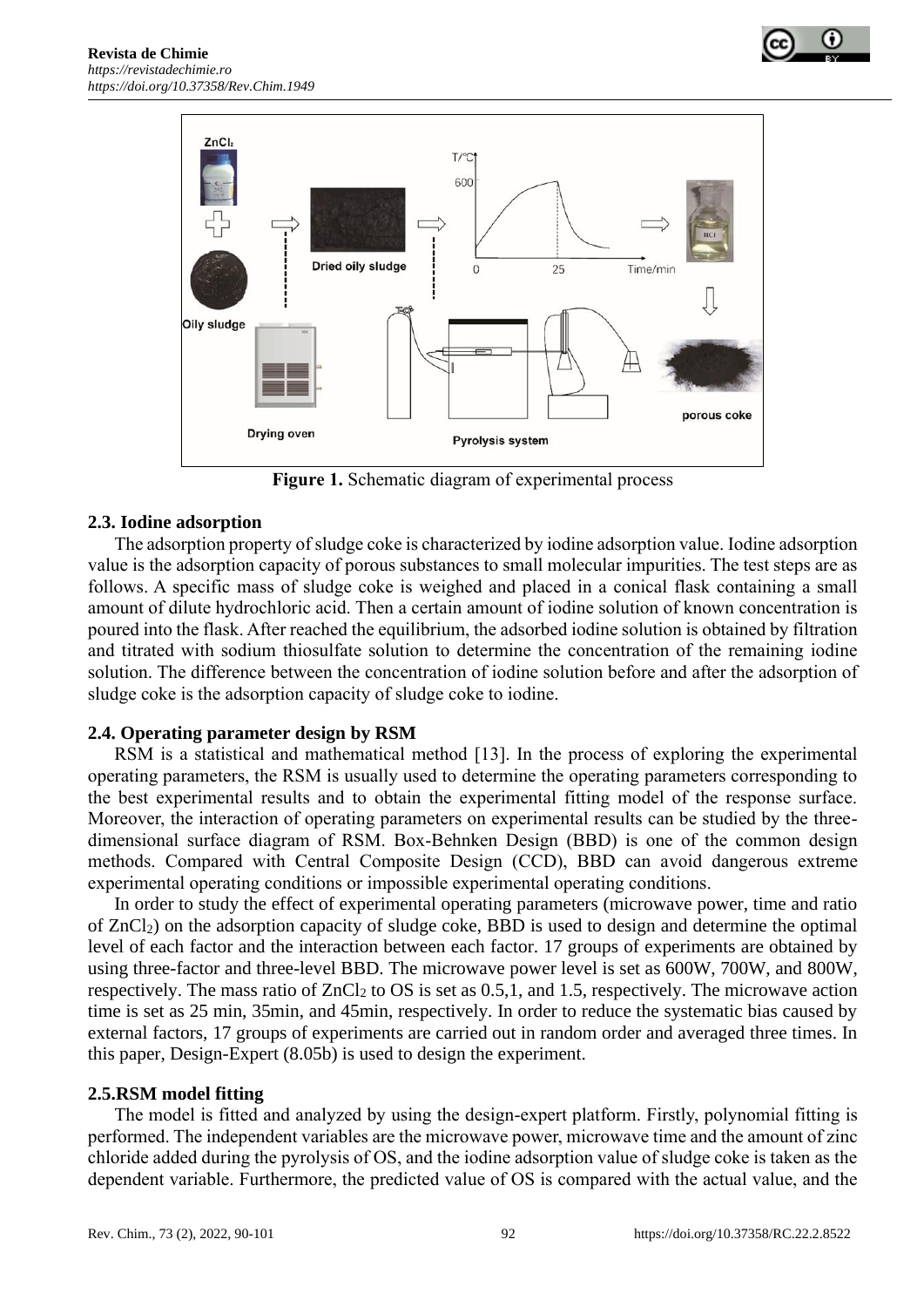

accuracy of the observation model is directly observed. Next, the variance analysis of the model obtained by RSM is carried out. Analysis of variance (ANOVA) is used to determine the statistical analysis model of experimental data, including calculating the parameters such as degree of freedom, correlation coefficient and variance of the model, which can evaluate the fitting degree of the model and the experimental [14].

#### **2.6. Experimental verification and analysis of the model**

After the optimal combination of parameters is obtained by random response surface analysis, the predicted value of the model is compared with the experimental value under the optimal operating conditions, and the prediction error is calculated. Consequently, whether the model applies to the microwave pyrolysis process is verified. The interaction between different parameters is analyzed by using the advantages of experimental parameter selection in the process of a random RSM.

#### **2.7.TG-FTIR analysis**

The [Thermogravimetric](javascript:;) [analysis](javascript:;) (TGA, NETZSCH, STA449F3) is used in conjunction with the Fourier transform infrared spectrometer (FTIR, Bruker, TENSOR II) to analyzed the thermal decomposition behavior and gas release characteristics during sample pyrolysis. One of the samples is OS, and the other is a mixture of OS and ZnCl2. At first, 5 mg sample is placed on the alumina crucible on the thermal analysis balance. Under the condition of nitrogen with high purity, the samples are experimentally heated to 800 $^{\circ}$ C with a heating rate of 100 $^{\circ}$ C /min. FTIR is used with a resolution of 4 cm<sup>-1</sup> and a spectral shame surface range of 450 cm<sup>-1</sup> to 4000 cm<sup>-1</sup>. Before loading the sample, a blank test is conducted to eliminate nitrogen error in the spectrum.

# **3 Results and discussions**

## **3.1. Experiment of oil sludge pyrolysis**

The BBD experiment results based on microwave power, time and  $ZnCl<sub>2</sub>$  ratio as three independent variables are shown in Table 3. From Table 3, the iodine adsorption value of sludge coke is within the range of 335.289 mg/g  $\sim$  725.018 mg/g. When the power was 700 W, the time was 35 min, and the ratio is 1, the iodine adsorption value is the highest. During the pyrolysis process, the high temperature of the sludge, contributes to the endothermic decomposition of minerals in the sludge. The loss of structural support material inside the mud causes the collapse of the mud structure, resulting in a significant reduction in the specific surface area. When the microwave power and time are both low, the iodine adsorption value of the obtained sludge coke is also low. When the power was 600 W, the time was 25 min, and the ratio was 1, the iodine adsorption value was the lowest. Due to low pyrolysis power and short pyrolysis time, the corresponding internal temperature of the sludge was low. Hence, it is difficult for the heavy oil macromolecules inside the sludge to undergo large-scale carbonization and coking reaction, resulting in a low iodine adsorption value of the product.

|                |                | Factor 1 | Factor 2 | Factor 3  | Response 1                  |
|----------------|----------------|----------|----------|-----------|-----------------------------|
| Std            | Run            | Power, W | Ratio    | Time, min | Iodine sorption value, mg/g |
| 14             | 1              | 700      |          | 35        | 719.313                     |
| 12             | 2              | 700      | 1.5      | 45        | 706.486                     |
| 10             | 3              | 700      | 1.5      | 25        | 523.663                     |
| 1              | $\overline{4}$ | 600      | 0.5      | 35        | 519.856                     |
| 3              | 5              | 600      | 1.5      | 35        | 671.104                     |
| $\overline{4}$ | 6              | 800      | 1.5      | 35        | 647.977                     |
| 17             | 7              | 700      |          | 35        | 711.361                     |
| 2              | 8              | 800      | 0.5      | 35        | 669.313                     |
| 8              | 9              | 800      |          | 45        | 365.289                     |

**Table 3.** Experimental parameters design by RSM and experimental results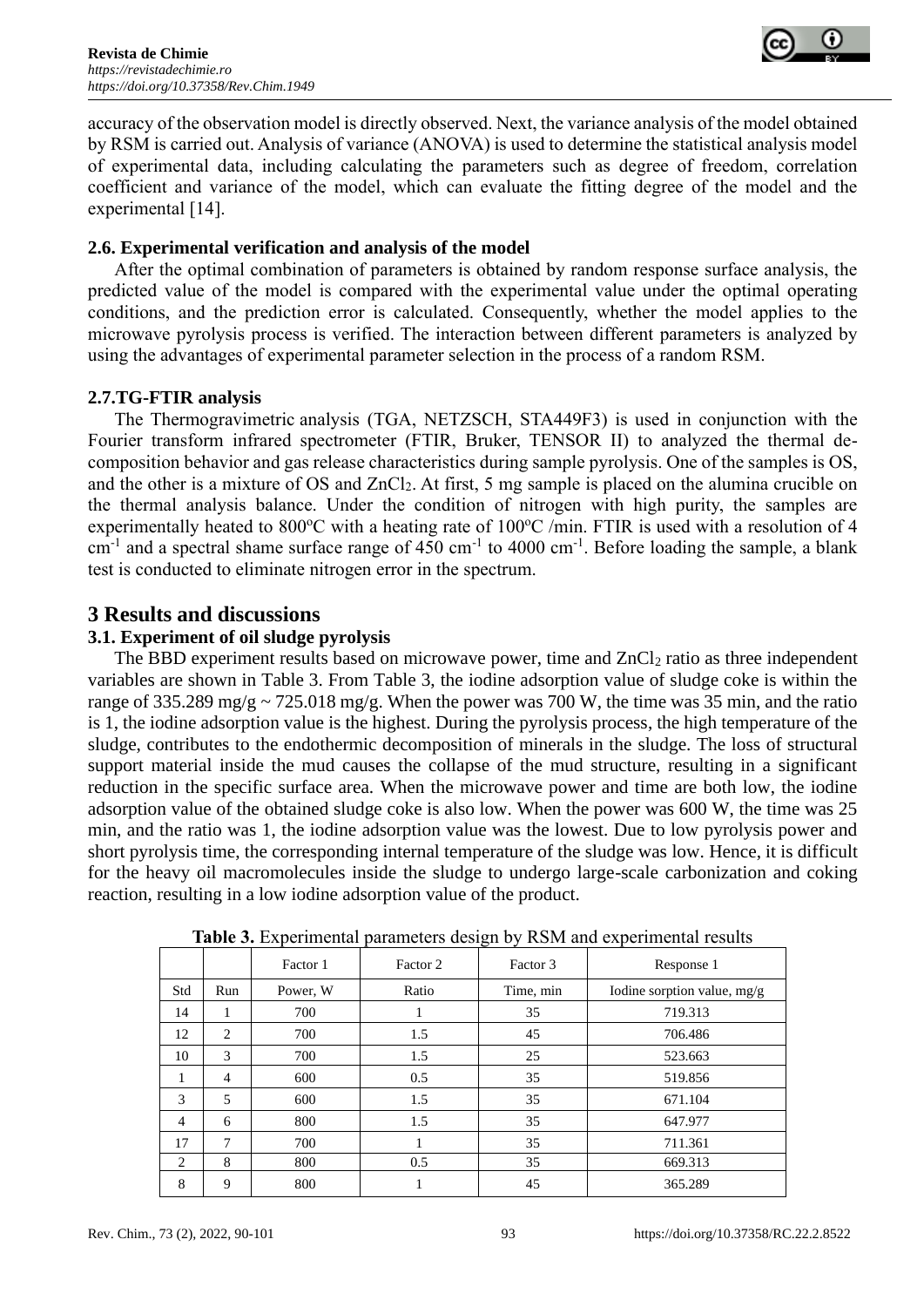

| 9  | 10 | 700 | 0.5 | 25 | 664.711 |
|----|----|-----|-----|----|---------|
| 5  | 11 | 600 |     | 25 | 354.892 |
| 15 | 12 | 700 |     | 35 | 715.018 |
| 11 | 13 | 700 | 0.5 | 45 | 539.127 |
| ⇁  | 14 | 600 |     | 45 | 653.12  |
| 6  | 15 | 800 |     | 25 | 670.17  |
| 16 | 16 | 700 |     | 35 | 693.241 |
| 13 | 17 | 700 |     | 35 | 713.286 |

#### **3.2. Model fitting**

The second-order polynomial is used to optimize the microwave conditions of oil sludge. The model showed a highly fit with the experiment results, with an  $\mathbb{R}^2$  value of 0.9949. Since different variables had different significance in influencing the results, the number of fitting terms was reduced according to the size of the P-value, and the resulting empirical model equation was simplified as follows:

> Iodine sorption value = 713.44+31.58 A+6.58B+6.32C-43.15AB-150.78AC+77.10BC  $-90.13A^2 - 108.70C^2 + 25.90A^2B - 24.72AC^2$

where A is microwave power, where B is pyrolysis time, where C is  $ZnCl<sub>2</sub>$  ratio.

The response of the model predicted value and experiment value is shown in Figure 2. The distribution of data points was relatively close to the line, which proves that the experimental value of this model was in good agreement with the predicted value. The residual analysis between the predicted value of the model and the experimental value is shown in Figure 3b and 3c. The residuals were in normal distribution, indicating the validity of the model.

The results of the ANOVA of the model are shown in Table 4. The parameters of ANOVA were not equally important, and P-value is the most critical [15]. As can be seen from Table 3, the p-value of the model fitting was < 0.0001, and the p-value less than 0.005, indicating that the model can fit the experimental results well. Moreover, the P-value of lack of fit was not significant, which indicates that there was a minimal probability to verify the test default value. The coefficient of variation (C.V.) is relatively low, indicating that the model has high accuracy and reliable predicted values. These data show the reliability of the model which is sufficient to predict the experimental value within the range of experimental variables.



**Figure 2.** The comparison between the predicted value and the experiment value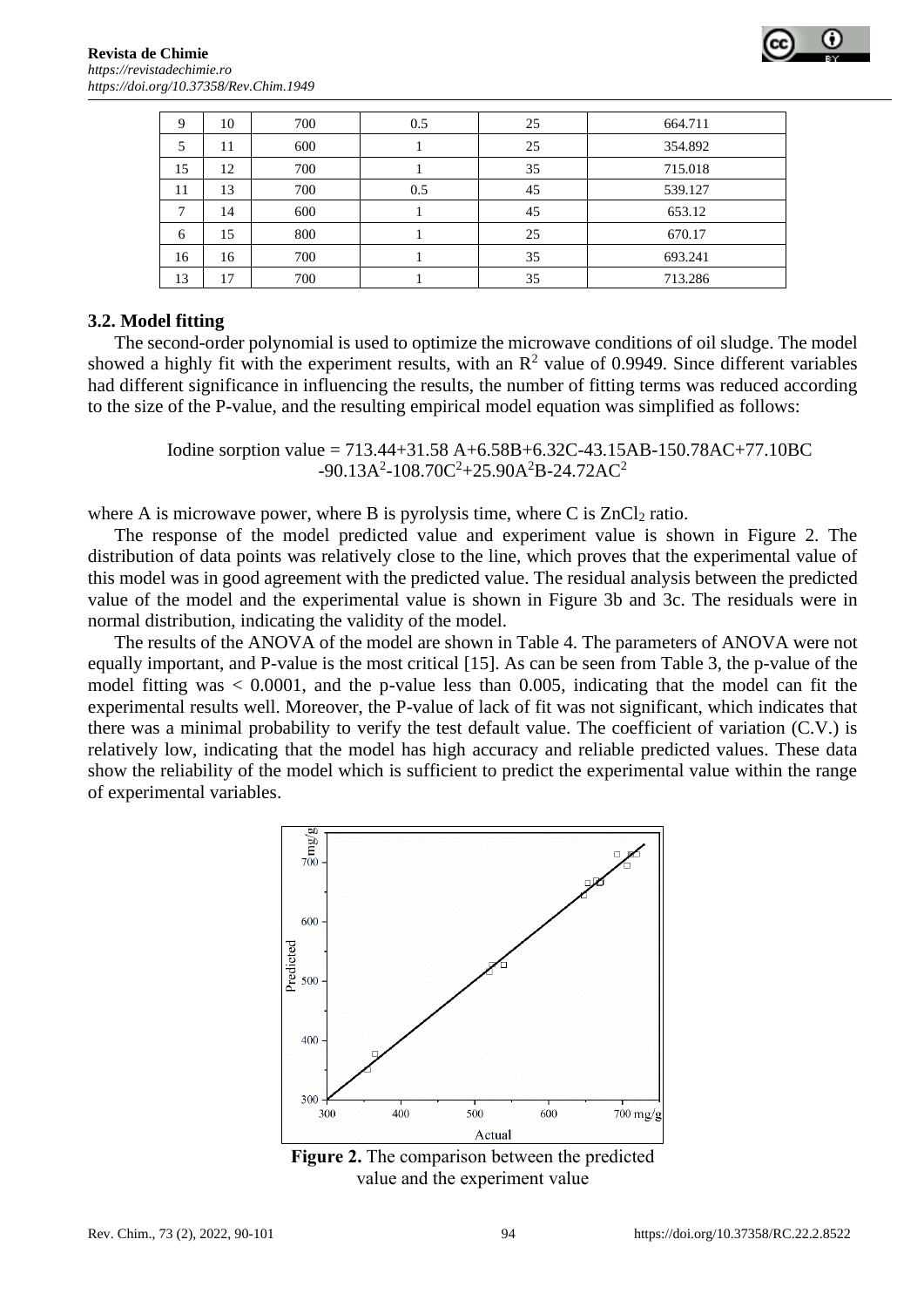

| Sources        | Mean of square | F-value | P-value  | Remark          |
|----------------|----------------|---------|----------|-----------------|
| Model          | 22010.51       | 117.04  | < 0.0001 | significant     |
|                |                |         |          |                 |
| Α              | 188.33         | 1.00    | 0.3356   |                 |
| B              | 173.07         | 0.92    | 0.3745   |                 |
| C              | 319.87         | 1.70    | 0.2400   |                 |
| AB             | 7446.30        | 39.59   | 0.0008   |                 |
| AC.            | 90935.12       | 483.53  | < 0.0001 |                 |
| BC             | 23778.74       | 126.44  | < 0.0001 |                 |
| $A^2$          | 34298.97       | 182.38  | < 0.0001 |                 |
| $\mathbb{C}^2$ | 49884.82       | 265.25  | < 0.0001 |                 |
| $A^2B$         | 1341.63        | 7.13    | 0.0370   |                 |
| $AB^2$         | 1222.23        | 6.50    | 0.0435   |                 |
| Lack of fit    | 277.76         | 6.77    | 0.1285   | not significant |

#### **Table 4.** Analysis of variance (ANOVA) for the response surface quadratic model of iodine sorption value iodine sorption value

 $\overline{C.V.}$  = 2.21, R-Squared = 0.9949, Standard deviation = 3.89, Adequate precision = 135.9

#### **3.3. The interaction of different parameters of the model**

Figure 2 is the 3D surface graph studied by RSM, which represents the interaction between parameters and responses [16]. Figure 2a shows the interaction between microwave power and the addition ratio of ZnCl<sub>2</sub>. The contour plot shape of the iodine adsorption value was close to a circle, which proves that the interaction between the microwave power and the ratio of adding  $ZnCl_2$  is weak and has little effect in this experiment. Figure 3b shows the interaction relationship between microwave power and microwave time on iodine adsorption value. Moreover, its contour line was elliptic, indicating that it has a strong interaction relationship. It can be seen that when the microwave power and time are at both high value or low value, the iodine adsorption value is low. In the direction of the long axis of the ellipse contour, microwave power and time have a good synergy. Figure 2c shows the interaction between the addition ratio of  $ZnCl<sub>2</sub>$  and time. It is shown that when increasing the addition ratio of  $ZnCl<sub>2</sub>$ , the iodine adsorption value should be increased, the microwave reaction time should be extended. The maximum response value is obtained when  $ZnCl_2$  is greater than 1.2 and the microwave time is between 30 min and 40 min.

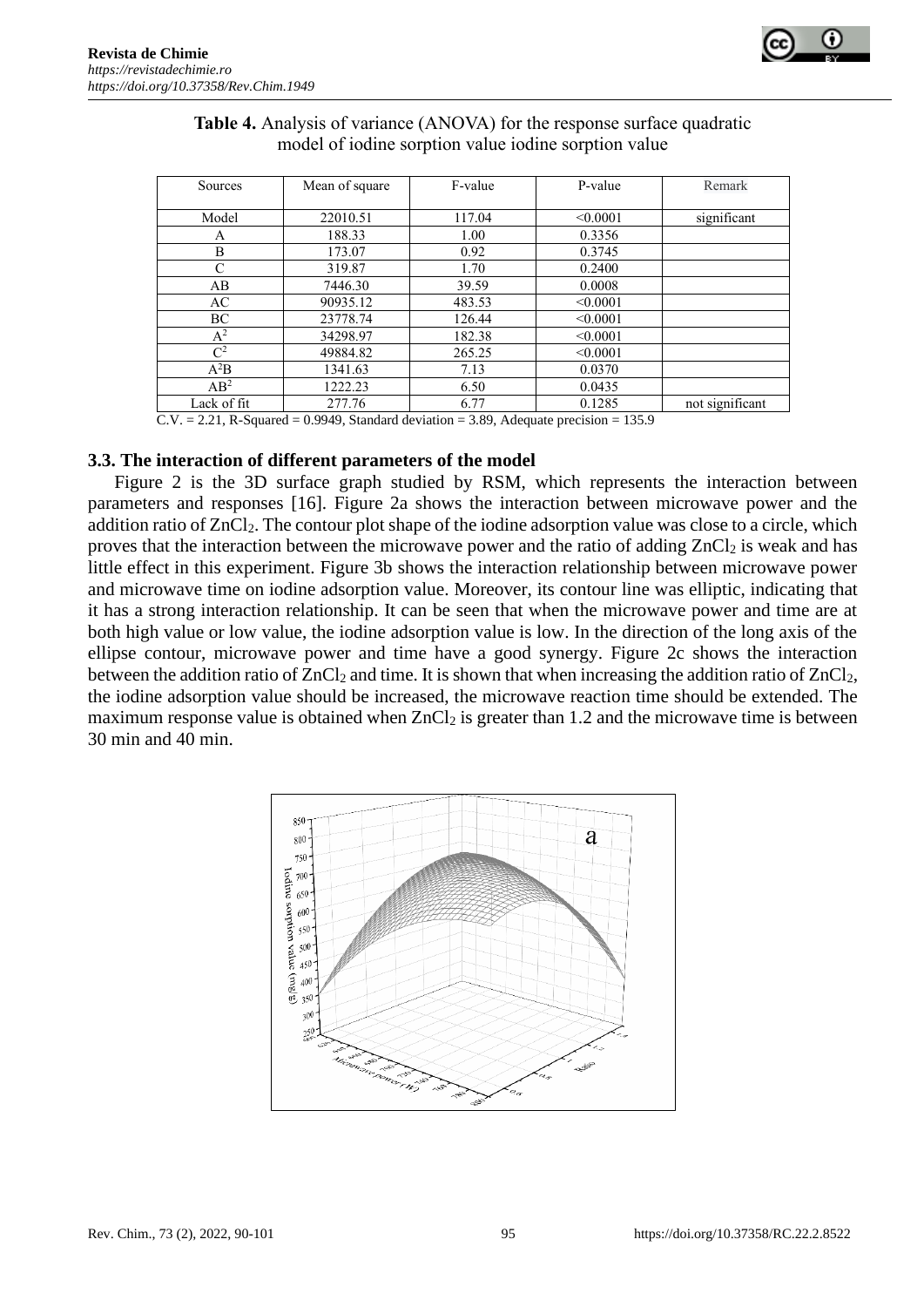



**Figure 3.** (a) the interaction between microwave power and the addition ratio of ZnCl<sub>2</sub> (b) the interaction relationship between microwave power and microwave time (c) the interaction between the addition ratio of  $ZnCl<sub>2</sub>$  and time

#### **3.4. Effect of ZnCl<sup>2</sup> on the pyrolysis of OS**

As can be seen from Figure 4a, the pyrolysis process of OS samples without  $ZnCl<sub>2</sub>$  can be roughly divided into three stages. They are respectively the initial stage of steady pyrolysis temperature rise from 50°C to 250°C, the rapid weight loss stage from 250°C to 550°C, and the slow weight loss stage after 550°C.

The first stage (50 $^{\circ}$ C -250 $^{\circ}$ C) has less weight loss, which corresponds to the desorption of gas in OS samples and the volatilization of small-molecule hydrocarbons. In the second stage  $(250^{\circ}C - 550^{\circ}C)$ , the weightlessness ratio reaches 60%. Firstly, a large number of petroleum hydrocarbons are heated and volatilized; secondly, a part of large molecules of hydrocarbons undergo chain breaking, alkylation, and other reactions, which result in the gas escape of small and medium-sized molecules of hydrocarbons [17]. The weight loss in the third stage ( $550^{\circ}$ C -800 $^{\circ}$ C) may be related to the thermal decomposition of inorganic minerals in the OS [18, 19].

According to Figure 4b, the pyrolysis process of the OS sample with ZnCl<sub>2</sub> can be roughly divided into four stages. They are divided into the first stage of rapid weightlessness from 50°C to 250°C, the second stage of steady weightlessness from  $250^{\circ}$ C to  $500^{\circ}$ C, the third stage of rapid weightlessness from  $500^{\circ}$ C -700 $^{\circ}$ C, and the fourth stage of slow weightlessness after 700 $^{\circ}$ C.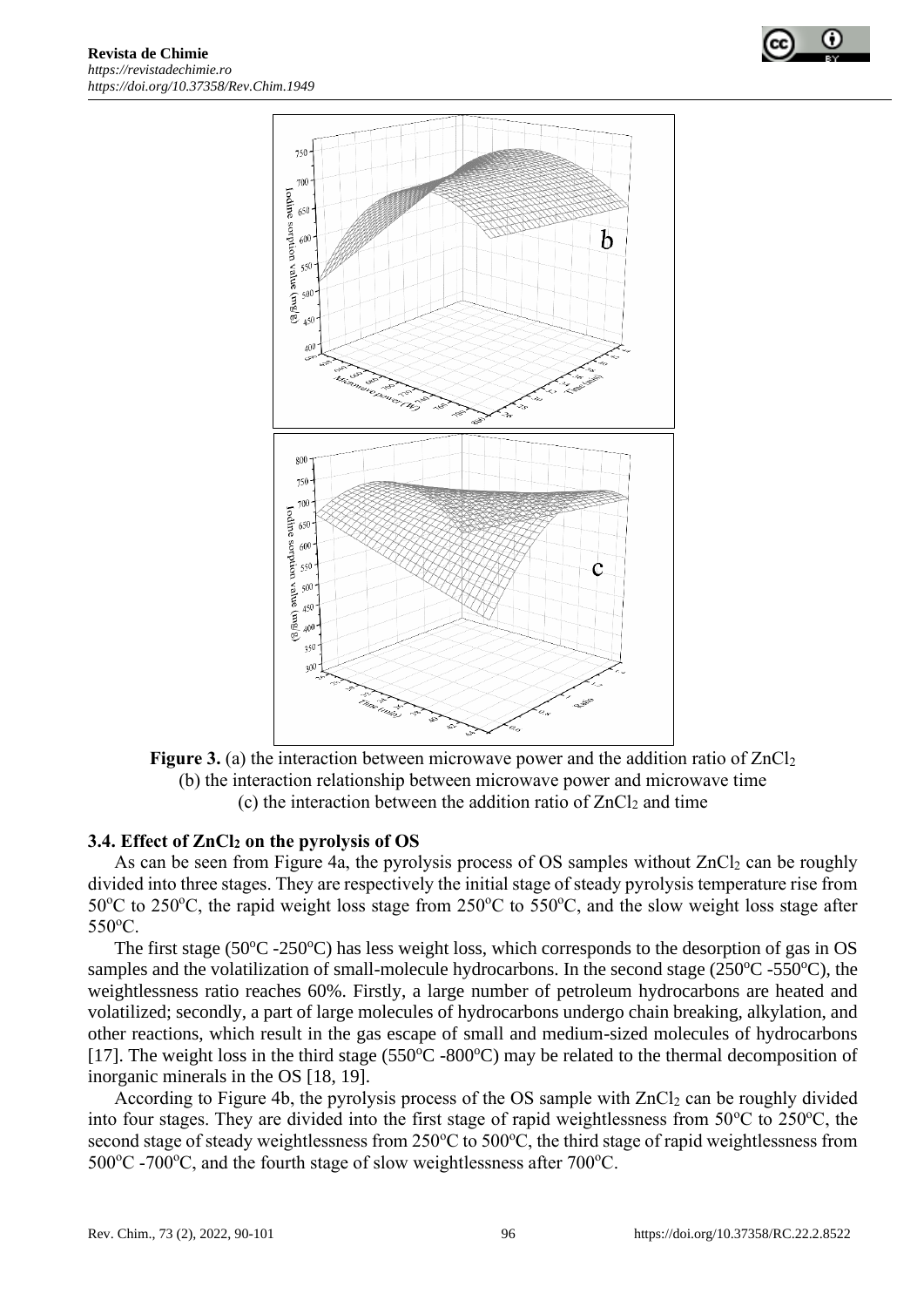



It can be seen that the pyrolysis process of OS changed obviously after the addition of ZnCl<sub>2</sub>, which is related to the proportion of  $ZnCl<sub>2</sub>$  in OS. During the pyrolysis process, the physical and chemical changes of ZnCl<sub>2</sub> have a strong influence on the TG and DTG curves.



Figure 4. a) TG and DTG curves of oily sludge without ZnCl<sub>2</sub>, b) TG and DTG curves of oily sludge with ZnCl<sub>2</sub>

## **3.5. FTIR analysis of microwave pyrolysis**

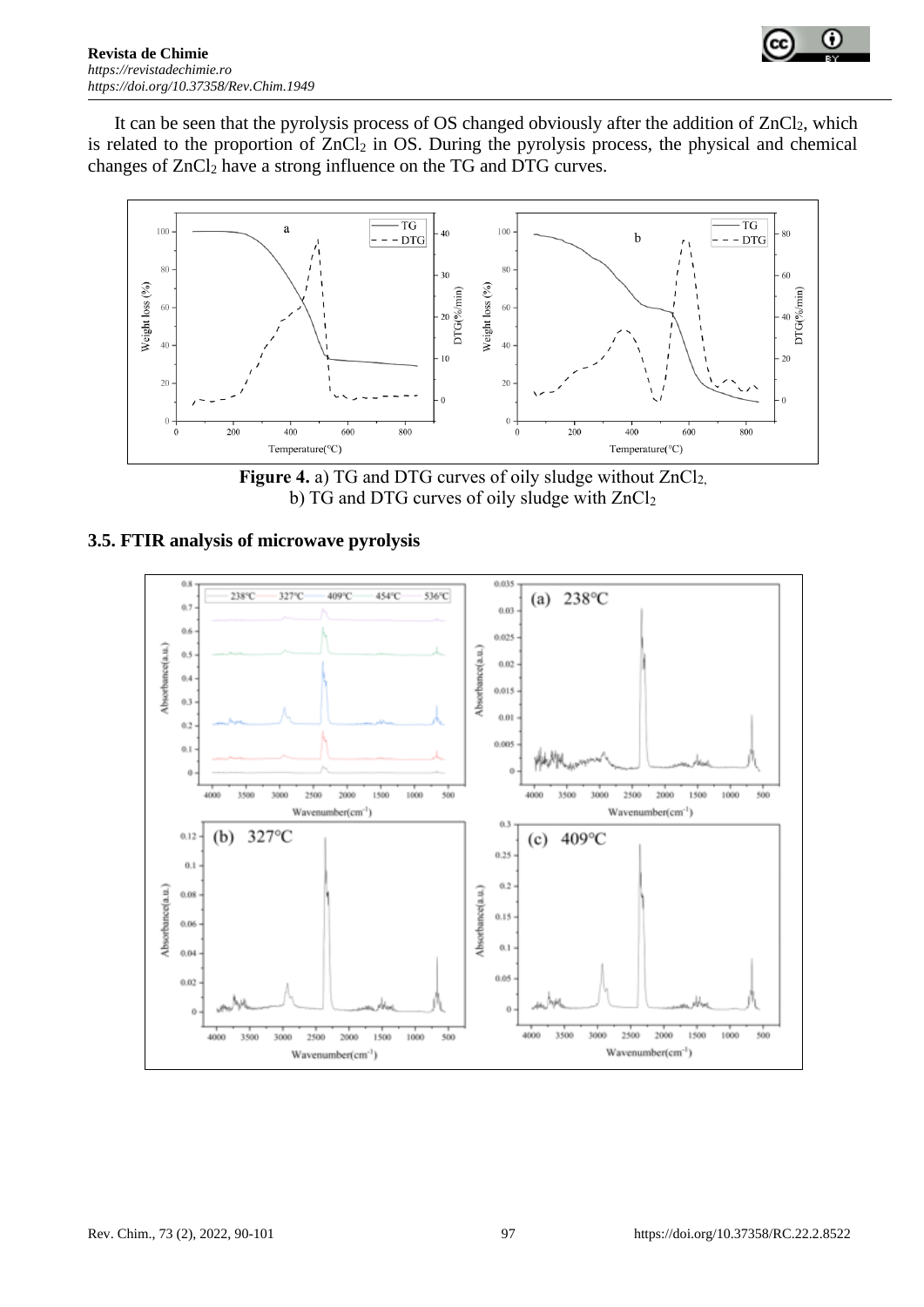



**Figure 5.** Infrared spectra of the products at different temperatures of oily sludge without ZnCl<sup>2</sup>

**Table 5.** FTIR peaks for gases evolved from oily sludge pyrolysis

| Wavenumber $(cm^{-1})$ | Functional group | product          | Reference |
|------------------------|------------------|------------------|-----------|
| 4000-3500              | $O-H$            | H2O              | 20        |
| 1990-1300              | $H-O-H$          |                  |           |
| 2400-2240 and 667      | $C = C$          | CO2              | 21        |
| 3115-2675              | C−H              | hydrocarbon gas  | 22        |
| 1600-1420              | `= $\cap$        | Olefin and arene | 21        |

The gas produced in the pyrolysis process is analyzed qualitatively and quantitatively by FTIR. The infrared spectra of sludge pyrolysis without adding  $ZnCl<sub>2</sub>$  is shown in Figure 5. The peaks at 2400 cm<sup>-1</sup> - 2240 cm<sup>-1</sup> and 669 cm<sup>-1</sup> indicate the presence of  $CO<sub>2</sub>$  [21]. In the whole pyrolysis process, the largest amount of gas produced is  $CO<sub>2</sub>$ , and the amount of  $CO<sub>2</sub>$  escaping follows the rule of increasing first and then decreasing [23]. In the infrared spectrogram of the first stage  $(238^{\circ}C)$ , there are wide peaks of 4000 cm<sup>-1</sup>-3500 cm<sup>-1</sup> and 1900 cm<sup>-1</sup> - 1300 cm<sup>-1</sup>, [20] indicating the presence of H<sub>2</sub>O. A wide peak at 3000  $cm^{-1}$  - 2880  $cm^{-1}$  is presumed to be a C-H absorption peak [22]. The C-H absorption peak is mainly hydrocarbon gas escape. With the increase of temperature, the C-H absorption peak first becomes strong and then weak. In the rapid pyrolysis stage  $(327^{\circ}C, 409^{\circ}C)$ , there are wide peaks of 1600 cm<sup>-1</sup>-1420 cm<sup>-1</sup>  $<sup>1</sup>$  in the spectrogram corresponding to the absorption vibration peak of the C=C stretching vibration,</sup> which is supposed to be olefin gas volatilization [21].

The thermogravimetric diagram of the pyrolysis of OS and the infrared spectra of the escaping gas were analyzed. In the first stage  $(50^{\circ}C-250^{\circ}C)$ , weight loss is relatively slow, and the amount of gas escaping is small. The escaping gases are mainly  $CO<sub>2</sub>$  and  $H<sub>2</sub>O$  and a minimal amount of hydrocarbons. The reason is mainly the physical desorption of the gas in the OS and the volatilization of the bound water in the OS and the volatilization of the low boiling point hydrocarbons, respectively. In the second stage ( $250^{\circ}$ C-550 $^{\circ}$ C), the OS sample rapidly loses weight, and a large number of gas escapes, mainly CO<sup>2</sup> and a lot of hydrocarbon gas, and a small amount of water. There were slim C-H absorptions peaks and C=C stretching vibration peaks on the infrared spectra at  $327$  and  $409^{\circ}$ C, indicating that more light oil components (alkanes and alkenes) were volatilized by heat [9]. After further heating, a small amount of hydrocarbon gas still escaped, which is speculated to be the product of the pyrolysis broken chain of heavy oil macromolecules. The rapid weightlessness in the heating process of the second stage is mainly divided into two parts. One is due to the rapid loss of mass caused by thermal volatilization of light oil components in the sludge. The other is that the long chain of heavy oil components in OS is broken due to the continuous increase of temperature. In this process, the components of light oil volatilized by heat, and the mass loss of the sample was rapid. In the TG-FTIR analysis, the rate of temperature rise is  $100^{\circ}$ C /min, so the weight loss from the volatilization of light oil and the weight loss from the broken chain of heavy oil are combined into the same phase on the thermogravimetric chart. In the third stage, the quality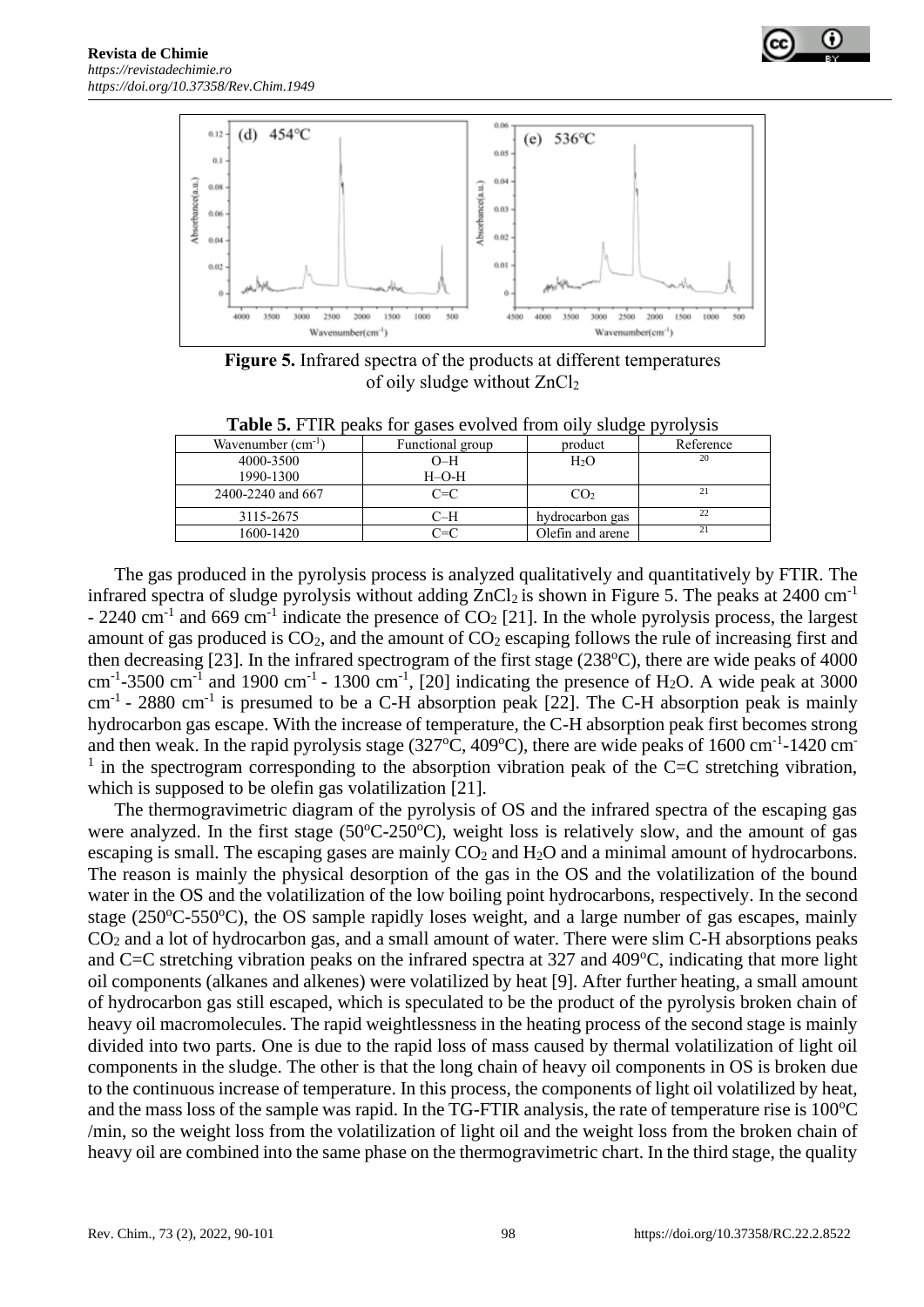



loss slows down. The minerals in the OS are slowly decomposed by heat, and the resulting CO<sub>2</sub> escapes [18].



**Figure 6.** Infrared spectra of the products at different temperature points of oily sludge with ZnCl<sub>2</sub>

The Infrared spectra obtained by pyrolysis OS with  $ZnCl<sub>2</sub>$  is shown in Figure 6. Figure 6a shows that the escaping gases at 178<sup>o</sup>C are mainly water vapor and other gases adsorbed in the sample. Therefore, the weightlessness in the first stage is only the evaporation of residual water in the sludge and the desorption of a small amount of physically adsorbed gas. In the subsequent infrared spectra, a large amount of  $CO<sub>2</sub>$  and gas containing the C-H bond continued to escape. Gas escape in the second stage was similar to that of OS without ZnCl<sub>2</sub>. The difference was that the amount of gas escaping changes more gently.

The effect of ZnCl<sub>2</sub> on pyrolysis was analyzed by combining the thermogravimetric diagram of the pyrolysis of OS and the infrared spectrogram of the escaping gas. The mass loss in the first stage  $(50^{\circ}C)$ -250°C) is mainly water evaporation. It was speculated that the main reason was that a large amount of ZnCl<sub>2</sub> was added to the OS. ZnCl<sub>2</sub> and water are easy to form acid, adhere to the surface of the sludge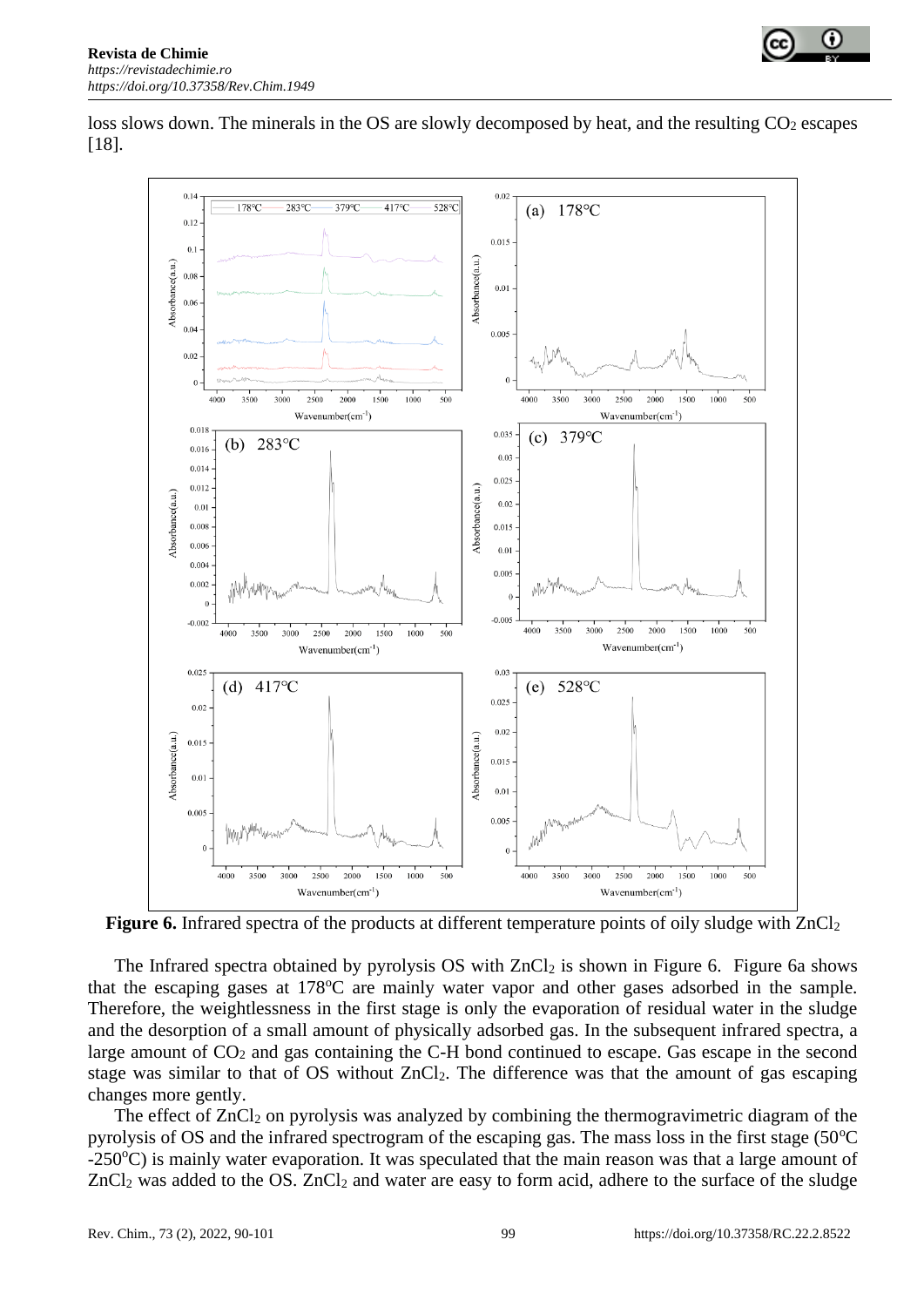

particles [24]. Hence, the water in the acid can not be completely removed in  $110^{\circ}$ C oven. The second stage (250 -500 $^{\circ}$ C) corresponds to the rapid weight-loss stage of the OS samples without ZnCl<sub>2</sub>, but the loss of the OS samples with  $ZnCl<sub>2</sub>$  was much slow. The first reason was that compared with the oil sludge without ZnCl<sub>2</sub>, the oil sludge content of this sample is 50%, and the weight loss percentage was less at this stage. Secondly, at 283°C (Figure 6b), there was no C-H stretching vibration peak, which proves that there was no hydrocarbon escaping at this time. At 379°C (Figure 6c), the C-H stretching vibration peak of the hydrocarbon was much weaker than that of the OS sample without ZnCl2. It is speculated that  $ZnCl<sub>2</sub>$  can inhibit the volatilization of light oil in OS during pyrolysis. In the process, ZnCl<sub>2</sub> gradually changes from a solid-state to a molten state. The pores inside the sludge were blocked, and it was difficult for the light oil components to escape through the molten ZnCl2. In the third stage  $(500-700\degree C)$ , the fastest mass loss occurred, but no strong peak appeared on the infrared spectrum. The temperature at this stage was close to the boiling point of ZnCl2, and mass loss at this stage is about 45%. ZnCl<sup>2</sup> could not be detected on the infrared spectrum, and no stiff peak appeared on the infrared spectrum, and the mass loss was rapid. Therefore, it is speculated that this stage was caused by the rapid volatilization of ZnCl<sub>2</sub>. The slow mass loss in the fourth stage is due to the pyrolysis of minerals in the OS and the by-products produced by  $ZnCl<sub>2</sub>$  in the process of sludge pyrolysis.

In general, the mass loss of OS is slowed down by the addition of  $ZnCl_2$ . During the pyrolysis process of OS with ZnCl2, the volatilization rate of light oil molecules in OS decreased. As a result, after the pyrolysis temperature rises, there are more carbon sources in the oil sludge for the condensation of longchain carbon to form sludge coke. On the other hand, due to the addition of  $ZnCl_2$ ,  $ZnCl_2$  occupies the tiny pores of gas volatilization in the OS. After the pyrolysis, the  $ZnCl<sub>2</sub>$  occupying the pore was washed off after rinsing with diluted hydrochloric acid and deionized water. Therefore, abundant pores are left in the OS, which significantly increases the pore volume of the sludge coke after the pyrolysis of the OS.

# **4. Conclusions**

The porous sludge coke prepared by microwave-assisted rapid pyrolysis and one-step activation of ZnCl<sub>2</sub> from OS has excellent adsorption performance, and this method has a good prospect.

RSM well fit the experiment of preparing adsorbent material from oily sludge and successfully prepared sludge coke with iodine adsorption value of 785.23mg/g.

ZnCl<sup>2</sup> has a significant impact on the pyrolysis process of oily sludge, which can slow down the volatilization of light oil components, effectively prevent the fracture of C-H bond in the sludge, and occupy the tiny channels in the sludge so that the sludge coke formed has a high adsorption capacity.

**Acknowledgments:** The authors gratefully acknowledge the financial supports from the State Key Laboratory of Petroleum Pollution Control (no. PPC2018002) and National Science and Technology Major Projects (no. 2016ZX050040003). They also thank the State Key Laboratory of Heavy Oil in China University of Petroleum (East China).

## **References**

1.CHENG, S., TAKAHASHI, F., GAO, N., YOSHIKAWA, K., LI, A., Evaluation of Oil Sludge Ash as a Solid Heat Carrier in the Pyrolysis Process of Oil Sludge for Oil Production. Energ. Fuel., **30** (7), 2016, 5970-5979.

2.QING, Y., YEFEI, W., WEI, Z., FULIN, Z., The Application of Oily Sludge in Chinese Oilfield. Petrol Sci Technol., **28** (2),2010, 190-197.

3.HU, G., LI, J., ZENG, G., Recent development in the treatment of oily sludge from petroleum industry: A review. J. Hazard Mater., **261**, 2013, 470-490.

4.ZHANG, Z., ZHANG, Y., et al. Solidification of oily sludge. Petroleum Science and Technology. 5.JING, G.L., LUAN, M.M., HAN, C.J., CHEN, T.T., Pretreatment of oily sludge by wet air oxidation. J. Energy Inst., **165**(WR3), 2012, 151-155.